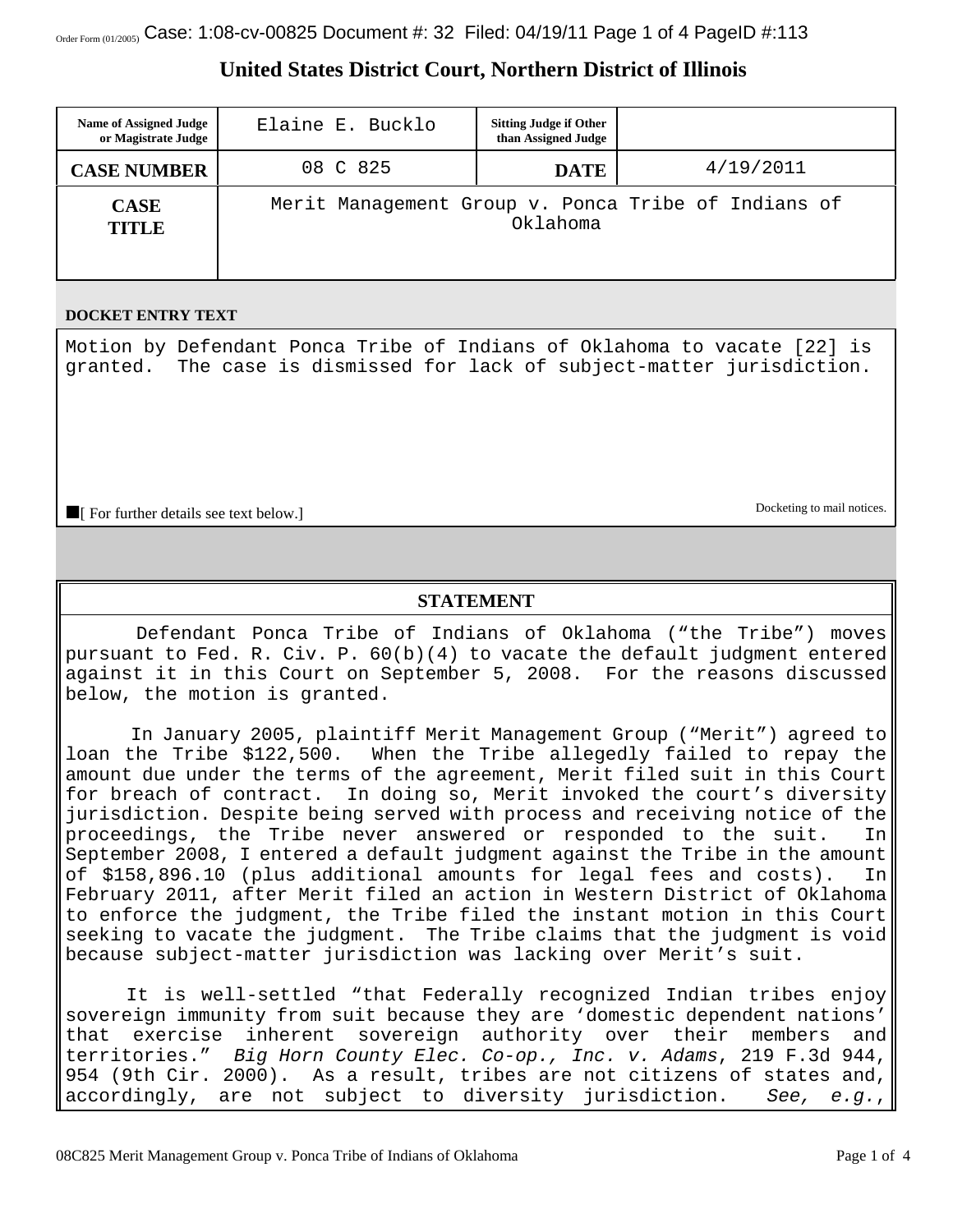### **STATEMENT** Case: 1:08-cv-00825 Document #: 32 Filed: 04/19/11 Page 2 of 4 PageID #:114

*Auto-Owners Ins. Co. v. Tribal Court of Spirit Lake Indian Reservation*, 495 F.3d 1017, 1020 (8th Cir. 2007) ("[A]n Indian tribe is not a citizen of any state and cannot sue or be sued in federal court under diversity jurisdiction."); *see also Frazier v. Brophy*, 358 Fed. App'x. 212, 213 (2d Cir. 2009); *Ninigret Development Corp. v. Narragansett Indian Wetuomuck Housing Authority*, 207 F.3d 21, 27 (1st Cir. 2000); *CTGW, LLC v. GSBS, PC*, No. 09-cv-667-bbc, 2010 WL 2739963, at (W.D. Wis. July 12, 2010) (collecting cases). Thus, "[a]bsent congressional or tribal consent to suit, state and federal courts have no jurisdiction over Indian tribes; only consent gives the courts the jurisdictional authority to adjudicate claims raised by or against tribal defendants." *George v. Sycuan Casino*, 19 Fed. App'x. 623, 624 (9th Cir. 2001) (quotation marks omitted). Courts have repeatedly emphasized that any waiver of sovereign immunity must be clear and unambiguous. *See, e.g.*, *Nanomantube v. Kickapoo Tribe in Kansas*, 631 F.3d 1150, 1152 (10th Cir. 2011) ("[T]he waiver or abrogation of sovereign immunity must be unequivocally expressed rather than implied.") (quotation marks omitted).

Merit argues that the Tribe consented to being sued by virtue of an "exclusivity agreement" that the parties signed in connection with the loan transaction. In particular, Merit cites section 5 of the agreement, which in relevant part provides:

(a) Limited Waiver of Sovereign Immunity. The parties acknowledge that the Tribe is a federally recognized Indian Tribe and that the Tribe and its instrumentalities possess sovereign immunity from unconsented suit and other legal proceedings. Nothing in this Agreement shall be deemed to be a waiver of any Tribal Party's sovereign immunity, except as provided in this Section 5. Notwithstanding the foregoing, with respect to all Claims, the Tribe hereby irrevocably waives its sovereign immunity and the sovereign immunity of all other Tribal Parties, and all defenses based thereon, to permit as provided in this Section: (i) the adjudication or enforcement of Claims in any federal or state court of competent jurisdiction sitting in the State of Oklahoma and all courts to which appeals therefrom may be taken (each, a "**Non-Tribal Court**"), (ii) the arbitration of Claims as provided in Section 5(e), and (iii) judicial proceedings before any Non-Tribal Court or before any court or other forum of the Tribe of competent jurisdiction (each, a "**Tribal Court**") to determine the arbitrability of such Claim pursuant to this Section 5, or to enforce, modify, or vacate any arbitration award arising from such arbitration. The Tribe hereby irrevocably consents to the jurisdiction and venue of all Non-Tribal Courts and Tribal Courts.

Exclusivity and Dispute Resolution Agreement (Doc. 29-1)  $\P$  5(a).

Merit seizes on the provision's final sentence, "[t]he Tribe hereby irrevocably consents to the jurisdiction and venue of all Non-Tribal Courts and Tribal Courts," as evidence that the Tribe has completely waived its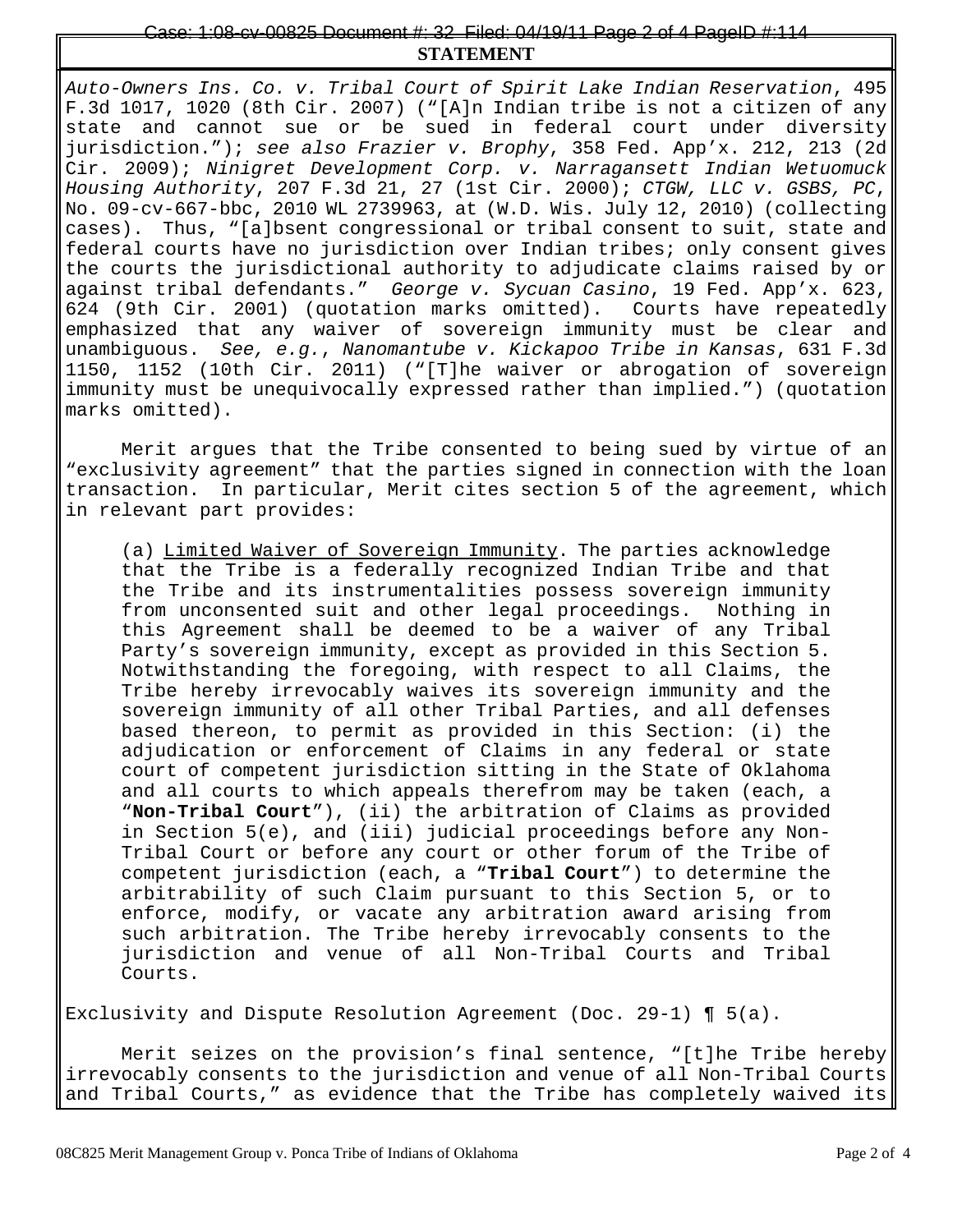# **STATEMENT** ase: 1:08-cv-00825 Document #: 32 Filed: 04/19/11 Page 3 of 4 PageID

sovereign immunity. When read in its entirety, however, it is clear that the terms "tribal court" and "non-tribal court" are defined in specific terms. In particular, a "non-tribal court" is, by definition, applicable only to courts located in Oklahoma (i.e., "any federal or state court of competent jurisdiction sitting in the State of Oklahoma and all courts to which appeals therefrom may be taken."). And if, as Merit claims, the Tribe intended categorically to waive its sovereign immunity, it is difficult to understand why it should have included it in a provision bearing the heading, "Limited Waiver of Sovereign Immunity." In consenting to jurisdiction in all "non-tribal courts," therefore, the Tribe did not waive sovereign immunity except in Oklahoma.

 Merit advances a number of additional arguments, but these are unavailing. For example, Merit argues that the consent provision in the exclusivity agreement is permissive, not mandatory. According to Merit, many circuits have held that whereas a "mandatory forum selection clause has express language limiting the action to the courts of a specific locale which is clear, unequivocal and mandatory," a "permissive forum selection clause authorizes jurisdiction or venue in a selected forum, but does not prohibit litigation elsewhere." Resp. at 6. However, Merit does little to explain why the agreement's waiver clause should be regarded as permissive rather than mandatory. In any case, this is hardly the kind of unambiguous waiver necessary for a Tribe to consent to suit.

 Merit further maintains that "it could be argued that since we are dealing with an Indian Tribe that does not technically 'reside' within any particular state, the jurisdiction of any federal district court over an Indian Tribe that waives its sovereign immunity is the same." Resp. at 5. "In other words," Merit explains, "just as two parties cannot contractually confer jurisdiction to a federal court, there is no case that holds that an Indian Tribe can contractually limit the jurisdiction of all federal courts (in favor of one particular federal district) once sovereign immunity has been waived." *Id.* Merit fails to cite a single case in support of this claim. In fact, case authority runs to the contrary. *Cf. Missouri River Services, Inc. v. Omaha Tribe of Nebraska*, 267 F.3d 848, 852 (8th Cir. 2001) ("Because a waiver of immunity is altogether voluntary on the part of a tribe, it follows that a tribe may prescribe the terms and conditions on which it consents to be sued, and the manner in which the suit shall be conducted. In addition, if a tribe does consent to suit, any conditional limitation it imposes on that consent must be strictly construed and applied."*)* (quotation marks, citations, and brackets omitted).

Finally, Merit argues that it would "not be fair to Merit or the federal court system's integrity to grant this Motion because of the Tribe's abuse of the system and disregard for its fundamental obligations of contract and law." Pl.'s Resp. at 3. Nevertheless, the law is clear: courts have repeatedly affirmed that challenges based on subject-matter jurisdiction can be raised at any time*. See, e.g., Henderson ex rel. Henderson v. Shinseki*, 131 S. Ct. 1197, 1202 (2011) ("Objections to subject-matter jurisdiction, however, may be raised at any time. Thus, a party, after losing at trial, may move to dismiss the case because the trial